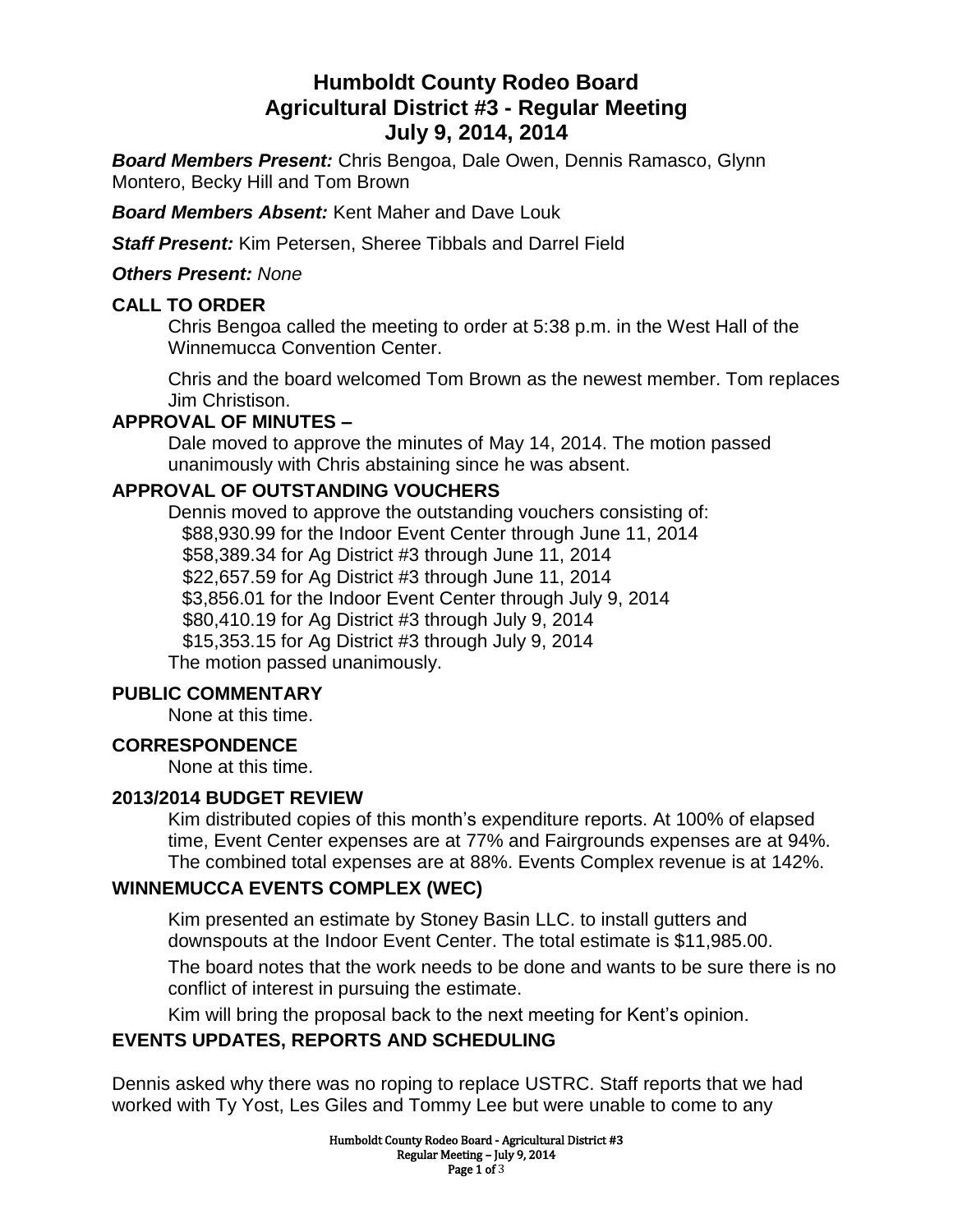agreements. Staff also notes that we need the vacant weekend to give us the time needed to set up the event center for the concert.

a. Ranch Hand Rodeo

Kim reports that the event lost about \$2000 including the purchase of \$14,000 in gates and panels for the Bull Sale.

b. Labor Day Events

Kim reports that staff will be meeting tomorrow to decide how to market the weekend to the public.

He also notes that the motor cross event will be taking place at the track. The event will be finished between 4pm and 5pm daily with about 500 contestants and their families looking for something to do in town. Kim plans to insert flyers into their next mailing letting their customers know about our carnival, concert, truck pulls, pig wrestling and all the other activities on the schedule during the Tri-County Fair.

Darrel reports that our Carnival is on board and have agreed to bring another ride or two to the event.

i. Labor Day Rodeo

Glynn confirmed that he will have enough calves and sheep to handle the Great Basin Challenge so that Souza's Bucking Bulls will not need to provide calves and sheep for the event.

c. SSIR

Dale reports that the event was short 30 contestants from last year with a total of 337 for 2014. He is working on the final numbers. He notes that there was a tie for the All Around title, so he will need to purchase an extra saddle and buckle.

Kim comments that there were empty RV spaces but no major damage or injuries.

# **FAIRGROUNDS REPAIRS & MAINTENANCE**

Dale asked that the chutes be checked for rusted supports under the gates. He reports that a bull was cut when falling in a chute.

Dennis asked about adding an archway to the events complex. Chris remembered discussing it some time ago but the sign was never pursued.

The board discussed the closure of Fairgrounds road to through traffic during events. We already apply for several annual street closures and could easily request additional closures especially during SSIR. We also discussed asking the City to remove it as an official city street. We also spoke about adding stop signs at the corner across from A-1 and at the entrance nearest Fairgrounds office.

Chris asked that the main arena catch pen end gate be reversed. He also noted that he had seen other roping chute boxes by Prefert that keeps the steers forward instead of needing people to drive them forward.

### **INFORMATION, PROPOSALS AND/OR REQUESTS BY BOARD MEMBERS OF STAFF FOR CONSIDERATION AT FUTURE MEETINGS**

Nothing at this time.